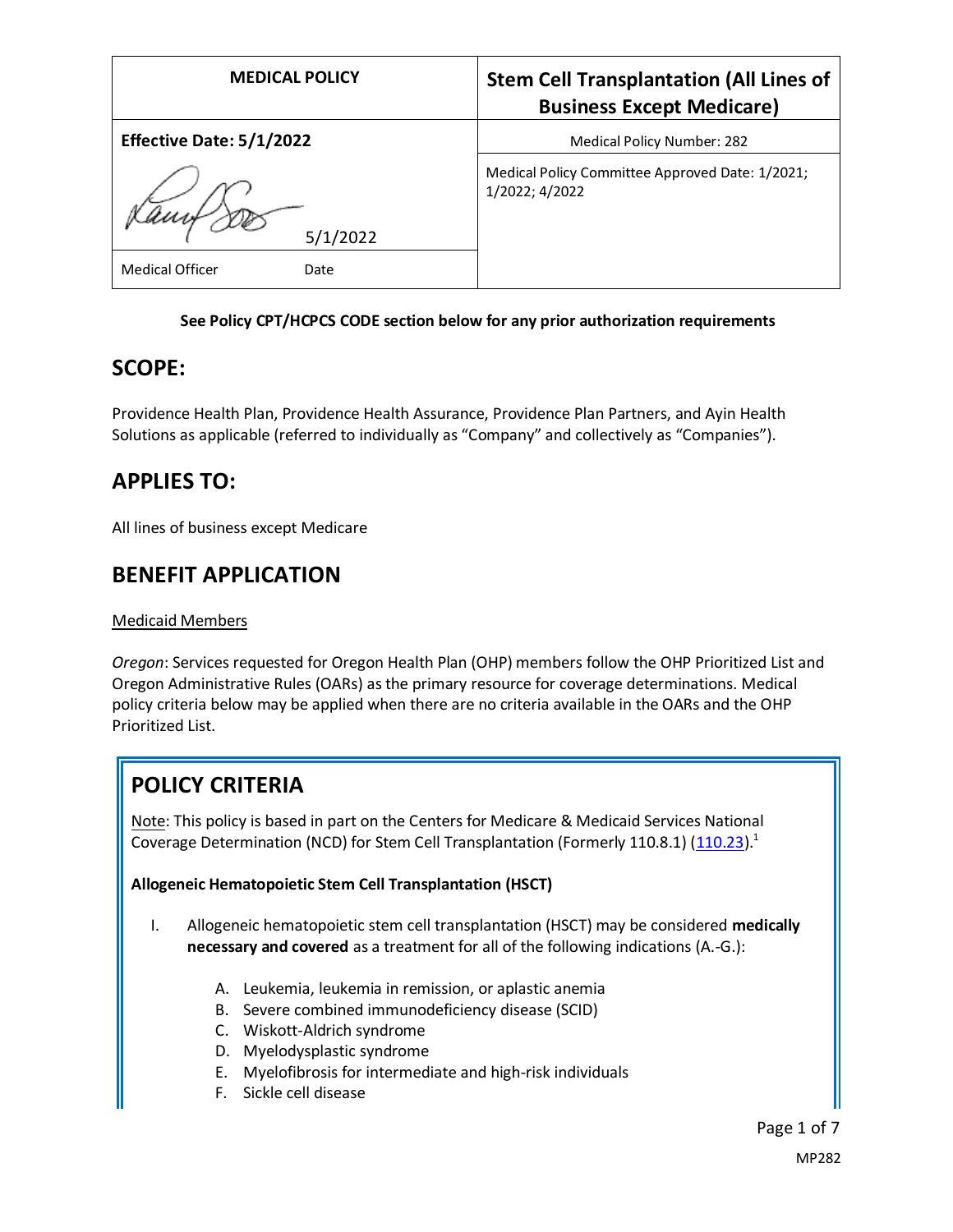- G. Relapsed or refractory peripheral T-cell lymphomas (e.g. angioimmunoblastic T-cell lymphoma, anaplastic large cell lymphoma) in patients who are not candidates for autologous stem cell transplantation.
- II. Allogeneic hematopoietic stem cell transplantation (HSCT) is considered **investigational and not covered** when criterion I is not met, including but not limited to the treatment of multiple myeloma.

### **Autologous Stem Cell Transplantation (AuSCT)**

- III. Autologous stem cell transplantation (AuSCT) may be considered **medically necessary and covered** as a treatment for any of the following indications (A-D):
	- A. Acute leukemia in remission who have a high probability of relapse and who have no human leucocyte antigens (HLA)-matched;
	- B. Resistant non-Hodgkin's lymphomas or those presenting with poor prognostic features following an initial response;
	- C. Recurrent or refractory neuroblastoma;
	- D. Advanced Hodgkin's disease who have failed conventional therapy and have no HLA-matched donor.
- IV. Autologous stem cell transplantation (AuSCT) may be considered **medically necessary and covered** as a treatment for Durie-Salmon Stage II or III patients that meet all of the following requirements (A-B):
	- A. Newly diagnosed or responsive multiple myeloma, including:
		- 1. Patients with previously untreated disease,
		- 2. Patients with at least a partial response to prior chemotherapy (defined as a 50% decrease either in measurable paraprotein [serum and/or urine] or in bone marrow infiltration, sustained for at least 1 month), **or**
		- 3. Those in responsive relapse; **and**
	- B. Adequate cardiac, renal, pulmonary, and hepatic function.
- V. High dose melphalan (HDM) together with autologous stem cell transplantation (AuSCT) may be considered **medically necessary and covered** for any age group with primary amyloid light chain (AL) amyloidosis who meet the following criteria (A-B):
	- A. Amyloid deposition in 2 or fewer organs; **and**
	- B. Cardiac left ventricular ejection fraction (EF) greater than 45%.
- VI. Autologous stem cell transplantation (AuSCT) is considered **not medically necessary and not covered** when criteria I.-IV. are not met or for any of the following indications (A-F):
	- A. Acute leukemia not in remission
	- B. Chronic granulocytic leukemia
	- C. Solid tumors (other than neuroblastoma)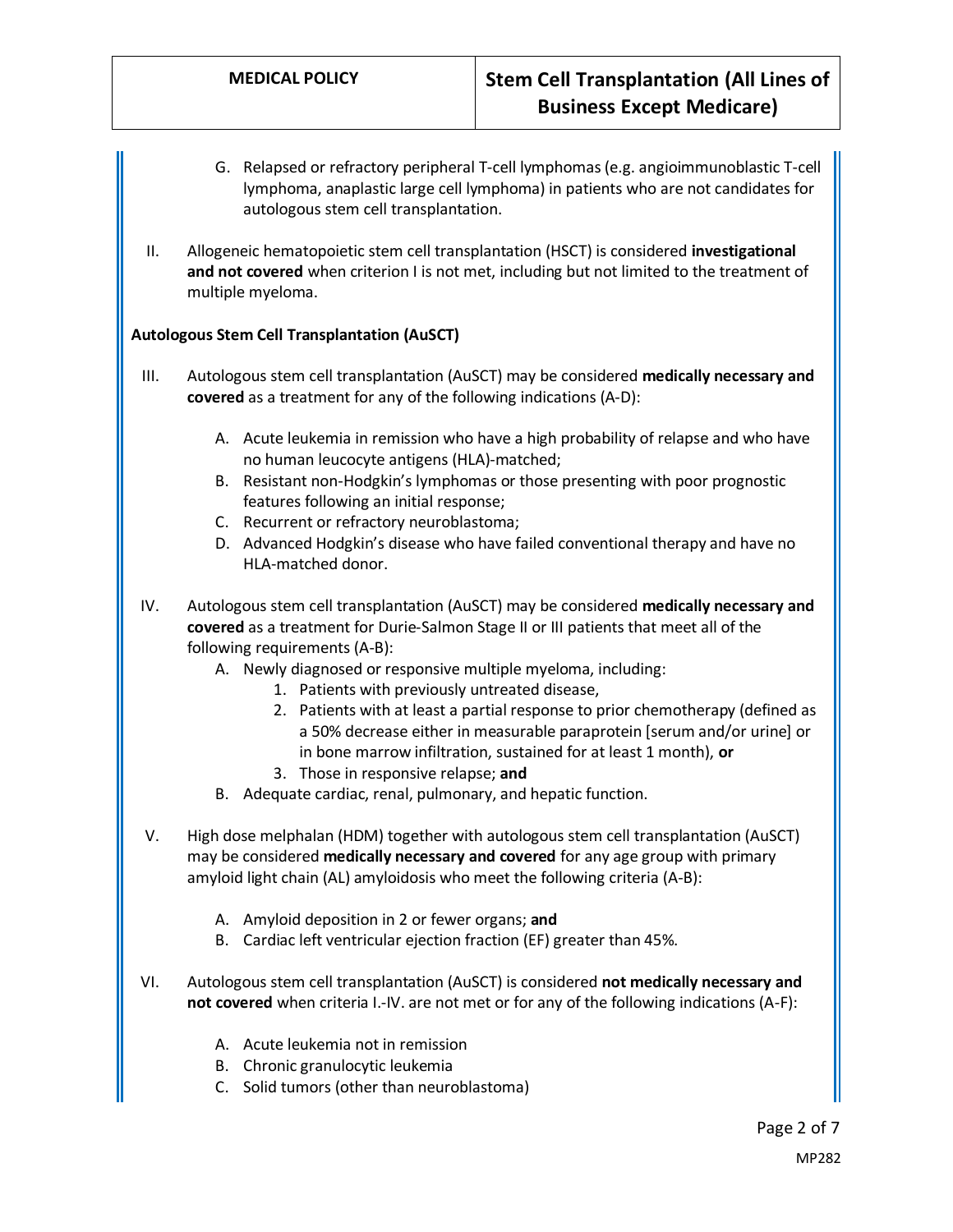- D. Tandem transplantation (multiple rounds of AuSCT) for patients with multiple myeloma
- E. Non primary AL amyloidosis
- F. Sickle cell disease

Link to Policy Summary

# **CPT/HCPCS CODES**

| <b>All Line of Business Except Medicare</b> |                                                                                          |
|---------------------------------------------|------------------------------------------------------------------------------------------|
| <b>Prior Authorization Required</b>         |                                                                                          |
|                                             | Blood-derived hematopoietic progenitor cell harvesting for transplantation, per          |
| 38205                                       | collection; allogeneic                                                                   |
|                                             | Blood-derived hematopoietic progenitor cell harvesting for transplantation, per          |
| 38206                                       | collection; autologous                                                                   |
| 38207                                       | Transplant preparation of hematopoietic progenitor cells; cryopreservation and storage   |
|                                             | Transplant preparation of hematopoietic progenitor cells; thawing of previously frozen   |
| 38208                                       | harvest, without washing, per donor                                                      |
|                                             | Transplant preparation of hematopoietic progenitor cells; thawing of previously frozen   |
| 38209                                       | harvest, with washing, per donor                                                         |
|                                             | Transplant preparation of hematopoietic progenitor cells; specific cell depletion within |
| 38210                                       | harvest, T-cell depletion                                                                |
| 38211                                       | Transplant preparation of hematopoietic progenitor cells; tumor cell depletion           |
| 38212                                       | Transplant preparation of hematopoietic progenitor cells; red blood cell removal         |
| 38213                                       | Transplant preparation of hematopoietic progenitor cells; platelet depletion             |
| 38214                                       | Transplant preparation of hematopoietic progenitor cells; plasma (volume) depletion      |
|                                             | Transplant preparation of hematopoietic progenitor cells; cell concentration in plasma,  |
| 38215                                       | mononuclear, or buffy coat layer                                                         |
| 38230                                       | Bone marrow harvesting for transplantation; allogeneic                                   |
| 38232                                       | Bone marrow harvesting for transplantation; autologous                                   |
| 38240                                       | Hematopoietic progenitor cell (HPC); allogeneic transplantation per donor                |
| 38241                                       | Hematopoietic progenitor cell (HPC); autologous transplantation                          |
| 38242                                       | Allogeneic lymphocyte infusions                                                          |
| No Prior Authorization Required             |                                                                                          |
|                                             | Intramuscular autologous bone marrow cell therapy, with preparation of harvested cells,  |
|                                             | multiple injections, one leg, including ultrasound guidance, if performed; complete      |
| 0263T                                       | procedure including unilateral or bilateral bone marrow harvest                          |
|                                             | Intramuscular autologous bone marrow cell therapy, with preparation of harvested cells,  |
|                                             | multiple injections, one leg, including ultrasound guidance, if performed; complete      |
| 0264T                                       | procedure excluding bone marrow harvest                                                  |
|                                             | Intramuscular autologous bone marrow cell therapy, with preparation of harvested cells,  |
| 0265T                                       | multiple injections, one leg, including ultrasound guidance, if performed; unilateral or |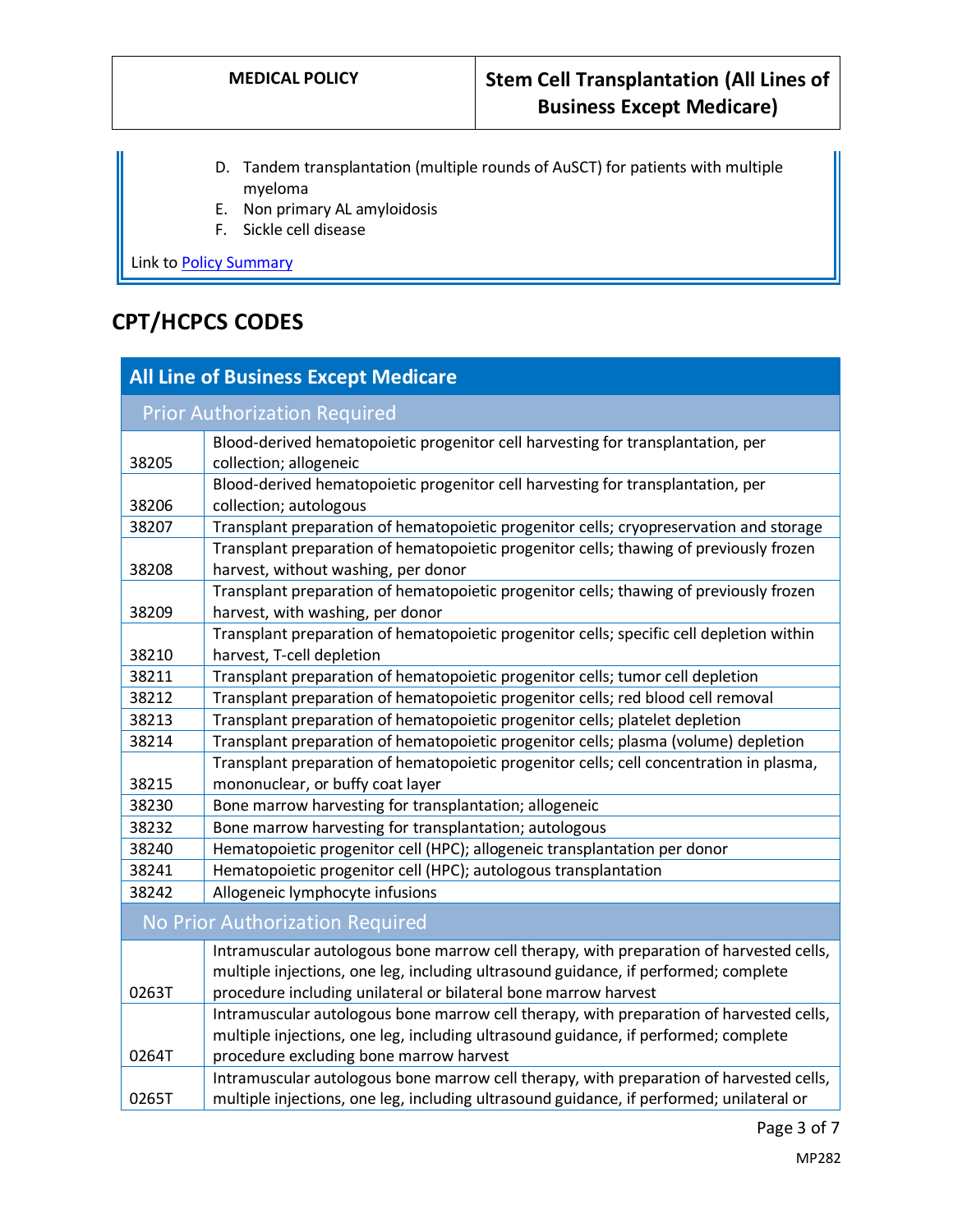bilateral bone marrow harvest only for intramuscular autologous bone marrow cell therapy

## **DESCRIPTION**

#### Myelodysplastic Syndromes (MDS)

Myelodysplastic Syndromes (MDS) refers to a group of diverse blood disorders in which the bone marrow does not produce enough healthy, functioning blood cells. These disorders are varied with regard to clinical characteristics, cytologic and pathologic features, and cytogenetics. The abnormal production of blood cells in the bone marrow leads to low blood cell counts, referred to as cytopenias, which are a hallmark feature of MDS along with a dysplastic and hypercellular-appearing bone marrow

#### Hematopoietic stem cells

Hematopoietic stem cells are multi-potent stem cells that give rise to all the blood cell types; these stem cells form blood and immune cells. A hematopoietic stem cell is a cell isolated from blood or bone marrow that can renew itself, differentiate to a variety of specialized cells, can mobilize out of the bone marrow into circulating blood, and can undergo programmed cell death, called apoptosis – a process by which cells that are unneeded or detrimental will self-destruct.

#### Stem cell transplantation

Stem cell transplantation is a process in which stem cells are harvested from either a patient's (autologous) or donor's (allogeneic) bone marrow or peripheral blood for intravenous infusion.

#### Autologous stem cell transplantation (AuSCT)

Autologous stem cell transplantation (AuSCT) is a technique for restoring stem cells using the patient's own previously stored cells. AuSCT must be used to effect hematopoietic reconstitution following severely myelotoxic doses of chemotherapy (HDCT) and/or radiotherapy used to treat various malignancies.

#### Allogeneic hematopoietic stem cell transplantation (HSCT)

Allogeneic hematopoietic stem cell transplantation (HSCT) is a procedure in which a portion of a healthy donor's stem cell or bone marrow is obtained and prepared for intravenous infusion. Allogeneic HSCT may be used to restore function in recipients having an inherited or acquired deficiency or defect.

# **CLINICAL PRACTICE GUIDELINES**

#### American Society for Blood and Marrow Transplantation

In 2015, the American Society for Blood and Marrow Transplantation published guidelines on 'Indications for Autologous and Allogeneic Hematopoietic Cell Transplantation'. In the guidelines, they recommend allogeneic HCT for treating sickle cell anemia, categorizing the indication as a C for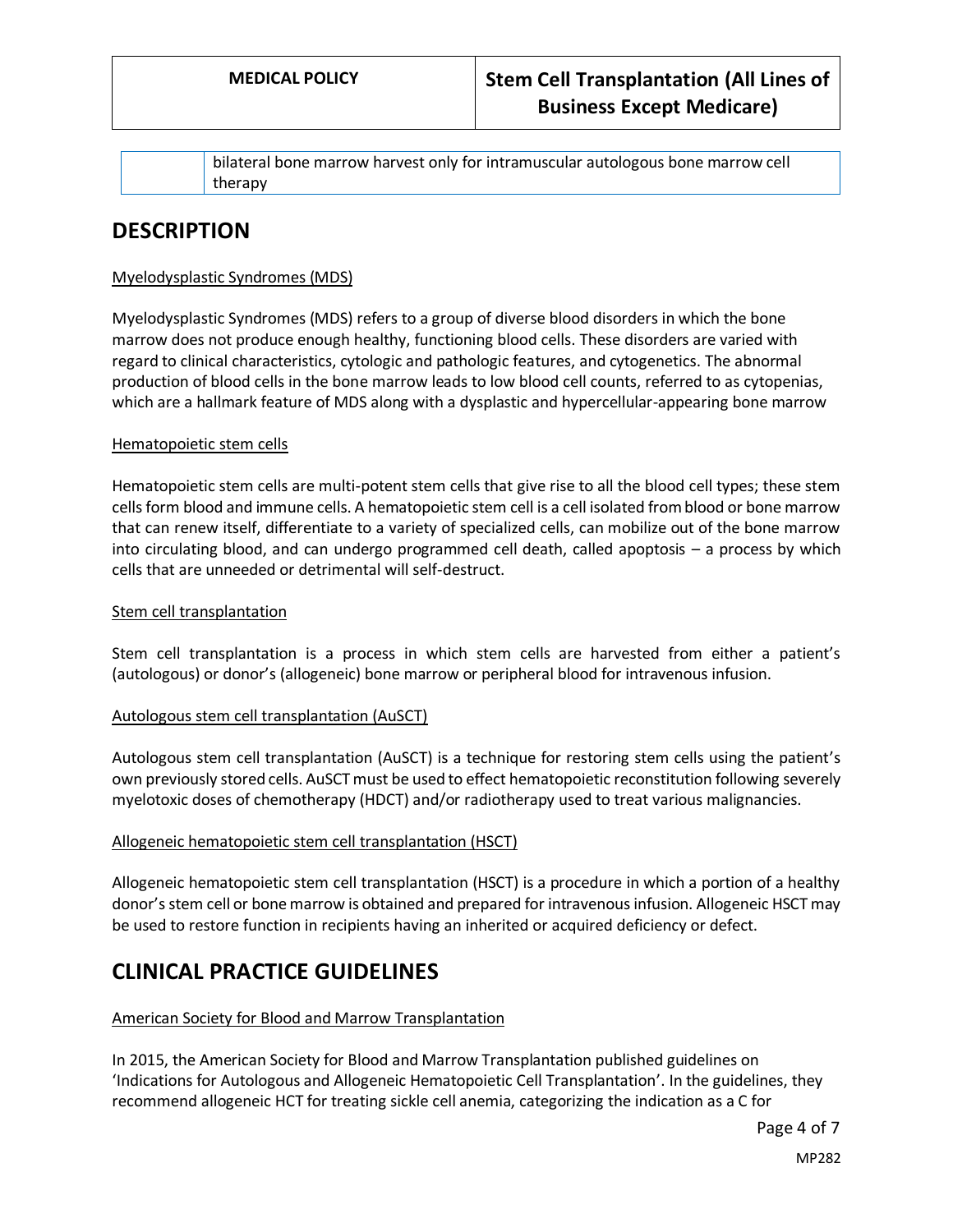# **MEDICAL POLICY Stem Cell Transplantation (All Lines of Business Except Medicare)**

"standard of care, clinical evidence available. This category includes "indications for which large clinical trials and observational studies are not available. However, HCT has been shown to be an effective therapy with acceptable risk of morbidity and mortality in sufficiently large single- or multi-center cohort studies. HCT can be considered as a treatment option for individual patients after careful evaluation of risks and benefits. As more evidence becomes available, some indications may be reclassified as "Standard of Care". $2$ 

The guidelines recommend against autologous HCT for sickle cell disease, because the current evidence and current practice do not support the routine use of HCT. The guidelines state, "However, this recommendation does not preclude investigation of HCT as a potential treatment and transplantation may be pursued for these indications within the context of a clinical trial."<sup>2</sup>

#### National Comprehensive Cancer Network (NCCN)

- The 2022 NCCN guidelines on T-Cell Lymphomas (Version 2.2022) recommend allogenic hematopoietic cell transplant as an option for "consolidation/additional therapy" in patients with relapsed/refractory peripheral T-cell lymphomas who experienced complete or partial response to clinical therapy or second-line therapy regiments.<sup>3</sup>
- The 2021 NCCN guidelines on Myeloproliferative Neoplasms (Version 2.2022) recommend the following:

"Allogeneic HCT is included as an option for patients with INT-1-risk MF [intermediate risk 1 myelofibrosis]. Although the outcomes following allogeneic HCT are better for patients with low-risk or INT-1-risk MF, due to high transplanted-related morbidity and mortality, treatment decisions regarding allogeneic HCT should be individualized for patients with INT-1-risk MF. Allogeneic HCT should be considered for low-risk or INT-1 risk MF inpatients with either refractory, transfusion-dependent anemia; circulating blast cells >2% in peripheral blood; or adverse cytogenetics…. Evaluation for allogeneic HCT is recommended for all patients with INT-2risk and high-risk MF."<sup>4</sup>

• The 2021 NCCN Guidelines on Myelodysplastic Syndromes (Version 2.2022) recommend the following:

> "Therapeutic options for MDS [myelodysplastic syndrome] include supportive care, lowintensity therapy, high-intensity therapy including allogeneic HCT, and participation in a clinical trial."<sup>5</sup>

• The 2021 NCCN Guidelines on Multiple Myeloma (Version 4.2022) recommend the following:

"Patients presenting with active (symptomatic) myeloma are initially treated with primary therapy and primary therapy is followed by high-dose chemotherapy with autologous hematopoietic cell transplant (HCT) in transfer-eligible patients... Allogeneic stem cell transplant should preferentially be done in the context of a trial when possible." 6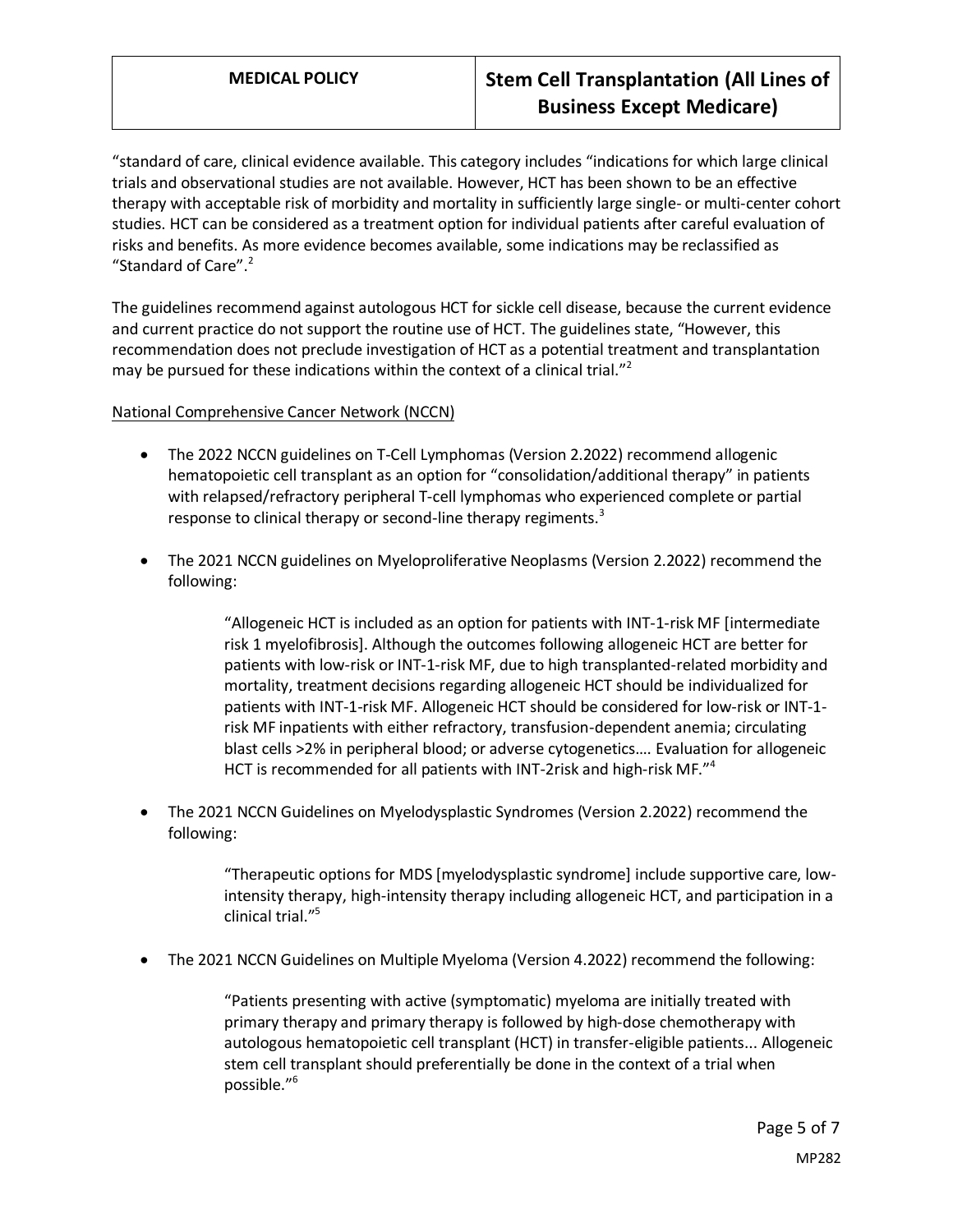# **INSTRUCTIONS FOR USE**

Company Medical Policies serve as guidance for the administration of plan benefits. Medical policies do not constitute medical advice nor a guarantee of coverage. Company Medical Policies are reviewed annually and are based upon published, peer-reviewed scientific evidence and evidence-based clinical practice guidelines that are available as of the last policy update. The Companies reserve the right to determine the application of Medical Policies and make revisions to Medical Policies at any time. Providers will be given at least 60-days' notice of policy changes that are restrictive in nature.

The scope and availability of all plan benefits are determined in accordance with the applicable coverage agreement. Any conflict or variance between the terms of the coverage agreement and Company Medical Policy will be resolved in favor of the coverage agreement.

# **REGULATORY STATUS**

#### Mental Health Parity Statement

Coverage decisions are made on the basis of individualized determinations of medical necessity and the experimental or investigational character of the treatment in the individual case. In cases where medical necessity is not established by policy for specific treatment modalities, evidence not previously considered regarding the efficacy of the modality that is presented shall be given consideration to determine if the policy represents current standards of care.

## **MEDICAL POLICY CROSS REFERENCES**

• Stem Cell Therapy for Orthopedic Applications

## **REFERENCES**

- 1. Centers for Medicare & Medicaid Services. National Coverage Determination (NCD) for Stem Cell Transplantation (Formerly 110.8.1) (110.23). Effective 1/27/2016. [https://www.cms.gov/medicare-coverage-database/details/ncd-details.aspx?ncdid=366.](https://www.cms.gov/medicare-coverage-database/details/ncd-details.aspx?ncdid=366) Accessed 11/13/2020.
- 2. Majhail NS, Farnia SH, Carpenter PA, et al. Indications for Autologous and Allogeneic Hematopoietic Cell Transplantation: Guidelines from the American Society for Blood and Marrow Transplantation. *Biol Blood Marrow Transplant.* 2015;21(11):1863- 1869[.https://pubmed.ncbi.nlm.nih.gov/26256941.](https://pubmed.ncbi.nlm.nih.gov/26256941)
- 3. NCCN. NCCN clinical practice guidelines in Oncology. Peripheral T-Cell Lymphomas Version 2.2022 [https://www.nccn.org/professionals/physician\\_gls/pdf/mpn.pdf.](https://www.nccn.org/professionals/physician_gls/pdf/mpn.pdf) Accessed 3/8/2022.
- 4. NCCN. NCCN clinical practice guidelines in Oncology. Myeloproliferative Neoplasms. Version 2.2022 Published 8/18/2021. [https://www.nccn.org/professionals/physician\\_gls/pdf/mpn.pdf.](https://www.nccn.org/professionals/physician_gls/pdf/mpn.pdf) Accessed 12/22/2021.